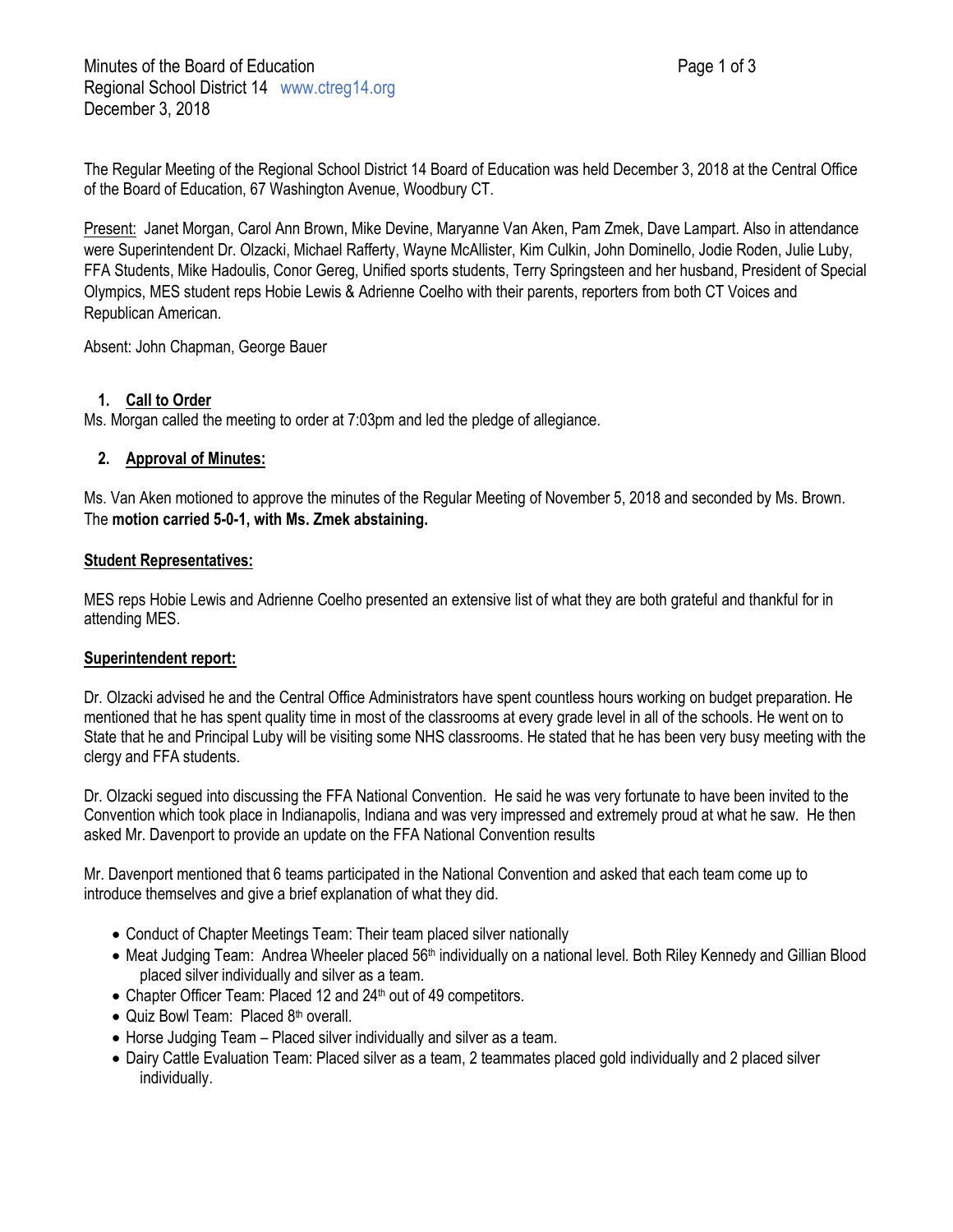Minutes of the Board of Education **Page 2 of 3** and 2 of 3 Regional School District 14 www.ctreg14.org December 3, 2018

Overall the Woodbury FFA Chapter came home with 5 National Silver Medal Team, with individuals on all of these teams earning a total of 2 National Gold Medals, 20 National Silver Medal, and 2 National Bronze Medal during this week long convention attended by over 69,000 FFA members from across the country.

**Labonne's appreciation**: Ms. Morgan presented the LaBonne's with a certificate of appreciation for their many years of generosity and support to the community and our students

**Unified Banner Champions:** Mrs. Luby was thrilled to share with the BOE that NHS has been honored by receiving a national distinction as a unified champion banner school. Mr. Dominello, Mr. Gereg and some of the students and their unified buddies said a few words as well. The president of special Olympics, Beau Doherty, went on to mention that only a handful of these awards are given out and he is extremely happy to see all that the district is doing.

#### **WMS Culinary Pilot Program Update:**

Mr. Hadoulis and Mr. Rafferty gave an update as to how the pilot program is going and how it is evolving. 4 in 14. Mr. Rafferty advised that wanted to highlight 4 key elements in the launch of the new course: Curriculum Planning, Feeding Up, Chop, and Connection to Home. He went on to advise that Mr. Hadoulis and Mr. Dominello worked tirelessly during the summer months to come up with the pilot program and the goal to finalize curriculum draft with the goal of bringing forward a final curriculum document for the next school year.

**Curriculum planning**: Building a course sequence that will take students from foundational skills to fancy culinary techniques. The class focus on building background knowledge and creating.

**Feeding up**: Mr. Hadoulis brought WMS students to NHS to engage with the high school students during the senior citizens luncheon. Mr. Hadoulis said it was a great opportunity to work with the high school counterparts in mentoring and guiding them through the event and that Mr. Dominello helped make that happen. The students participated in giving back to community and learned the pressures of a real culinary event.

**Chop**: The students engaged in collaborative "chop competition", very similar to the cooking competitions that they see on television. The competition consisted of judges and they had to use a secret ingredient in their recipe. This was a great team building mission whereby the groups had a list of ingredients and had to write their own recipe from scratch. The teams worked throughout the week to practice and improve their recipes which they presented a finished product to the judges. Mr. Hadoulis stated that is was very satisfying to see how hard they worked.

**Connection to home**: Students are seeing how the culinary experience connects with their everyday lives, which include measuring, conversions, recipe reading, nutrition, and cross contamination concerns. Mr. Hadoulis was pleased to hear that some students actually go home and cook. His sister's daughter, who is in the culinary course made a fresh fruit tart during class, and went home that weekend and prepared another one for her family using the skills that she has acquired in the course. Mr. Rafferty thanked Mr. Dominello in helping to make this program interesting and thanked the BOE for supporting this initiative.

### **Committee reports**

Building: The building committee updated was tabled as Mr. Chapman was not able to be present.

Finance/Facilities: Ms. Morgan advised that Mr. Bauer will give an update at the next BOE meeting.

Safe schools: Ms. Van Aken advised that the committee discussed such items as reviewing cameras in each building, the working relationship with the ambulance companies between towns, radio communications, and refresher of ALICE training.